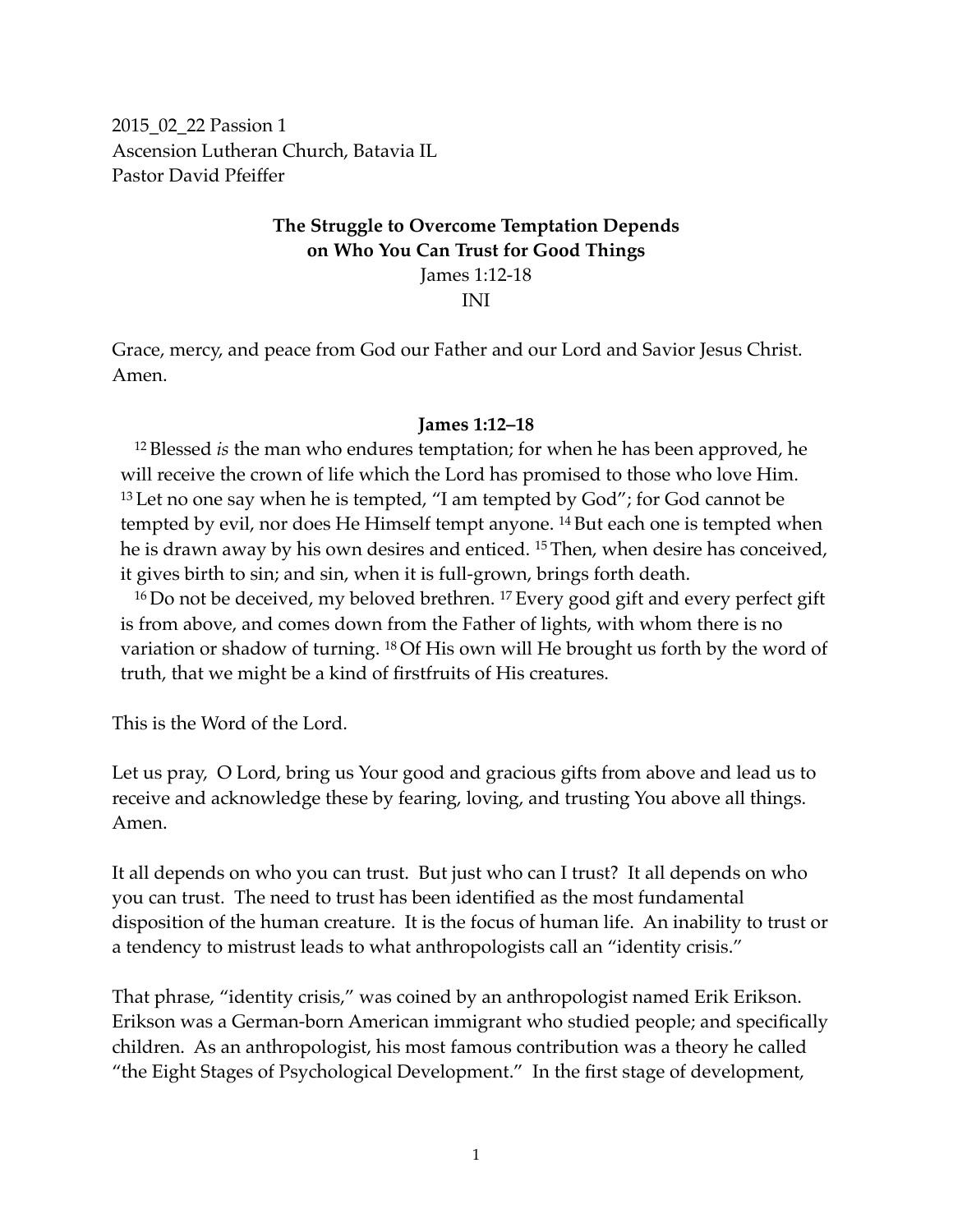Erikson addresses the concept of trust vs. mistrust. In it Erikson argues that our most fundamental development as human beings is built upon a need to trust.

For example, when you sit down to eat breakfast, and you open the box of Cheerios, you are trusting that no one has poisoned your cereal. When you drive across the Fox River on your way home, you are trusting that the engineers have built a sturdy safe bridge and that no one has planted a bomb underneath it. And backing up to that first stage of life, when you are a baby, you cry because you need mom to come to pick you up, comfort you, and give you what you need. Trust is fundamental to how we function as human beings.

#### **1. Trust is fundamental to how we behave as God's creatures**

Now I don't know whether Erikson is a Christian or not. Nevertheless, his work strikes a cord with us as Christians; and especially as Lutherans. It is built into our theology. The centrality of trust is really nothing new to us. It was proposed over 500 years ago by another professor named Martin Luther. If you read Luther's commentary on the first commandment in his Large Catechism, you'll see just this. Luther develops this idea of human identity and anchors it in a fundamental understanding of trust. But this is more than trusting one's parents; the first commandment shows how trust is fundamental to how we behave as God's creatures.

# Luther writes:

"A god is that to which we look for all good and in which we find refuge in every time of need. To have a god is nothing else than to trust and believe him with our whole heart. As I have often said, the trust and faith of the heart alone make both God and an idol."

It all depends on who you can trust for good things; which is ultimately a 1st commandment question. And we should see the 1st commandment not just as one out of ten commandments; the first commandment is all the commandments and it is the only commandment. We should fear, love, and trust in God above all things. All other commands from God are built upon disposition; this attitude; this identity; and our behavior in every other realm of living will depend on whether or not we can trust God for good things. Trust is fundamental to how we behave as God's creatures.

# **2. Trust is fundamental to the struggle in temptation**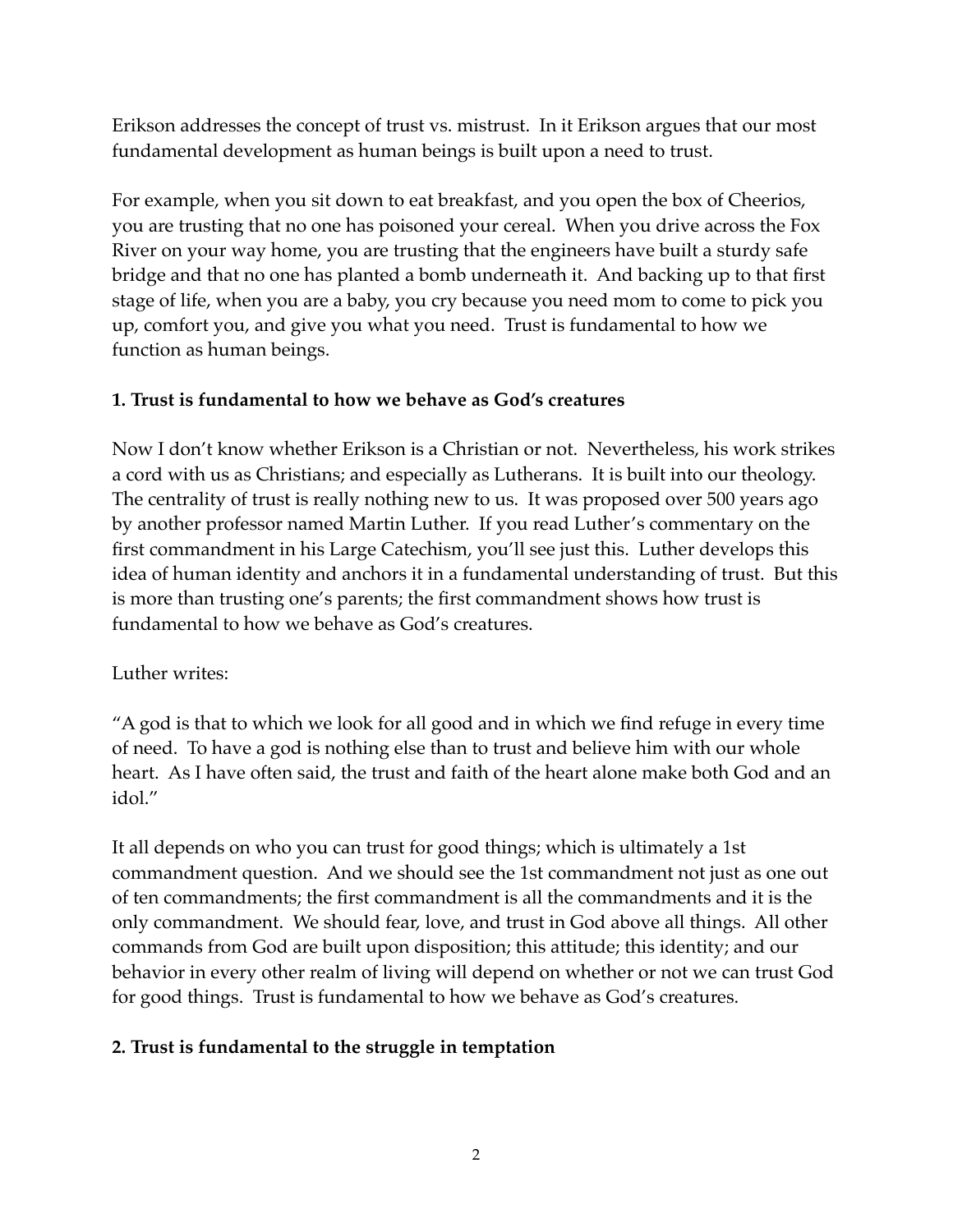This is where the struggle is born. This is where the desire to live according to God's will becomes a struggle. It is a question of who you can trust. It is a question of where you will look for good things and where you will identify what is evil. As Luther put it, who is your god? In particular, it is question of whether I can trust God.

*<sup>12</sup> Blessed is the man who endures temptation; for when he has been approved, he will receive the crown of life which the Lord has promised to those who love Him. 13 Let no one say when he is tempted, "I am tempted by God"; for God cannot be tempted by evil, nor does He Himself tempt anyone. 14 But each one is tempted when he is drawn away by his own desires and enticed.*

Temptation is a bait and switch. It is a trap. A deception. The word used in the Greek describes a pulling motion; a dragging away against your own will. Hook, line, and sinker, temptation drags us away into something evil. It offers one thing to us, yet gives us something totally different. It is a bait and switch. False advertising. But we somehow, again and again, become convinced that God really isn't serious about what he says; we become convinced that something good can come out of this sin.

Take King David for example. Where was he looking for good things? In 2 Samuel 11 we find him standing atop the roof of his palace in the evening. And he looks. And he looks and he sees something; something attractive; something desirable. It was Bathsheba; a woman who is not his wife; a woman who is the wife of another man. And that man is gone, away at war, serving his king. Who can David trust for good things?

In a sweeping course of events, David orders for this woman to be brought to him, they conceive and she is with child, he orders her husband, Uriah, to the front lines where his fellow soldiers are instructed to abandon him and Uriah the Hittite is abandoned and dies. And King David takes Bathsheba to be his wife. Who can David trust?

But he thinks, it the honorable thing to do after all; she is with child; alone, a widow; and here the King has compassion, he will do what is right and good and take care of the pregnant widow. David has become so lost in his own sins that he cannot even identify what is evil and what is good. And it is clear, there is no struggle; which means there is no trust; King David no longer trusts God to provide what is good and has sought it out in himself. To rationalize why this would be ok is to say, "I am tempted by God." As if to say, God has not given me enough. It is clear, and he doesn't even realize it: he cannot trust himself.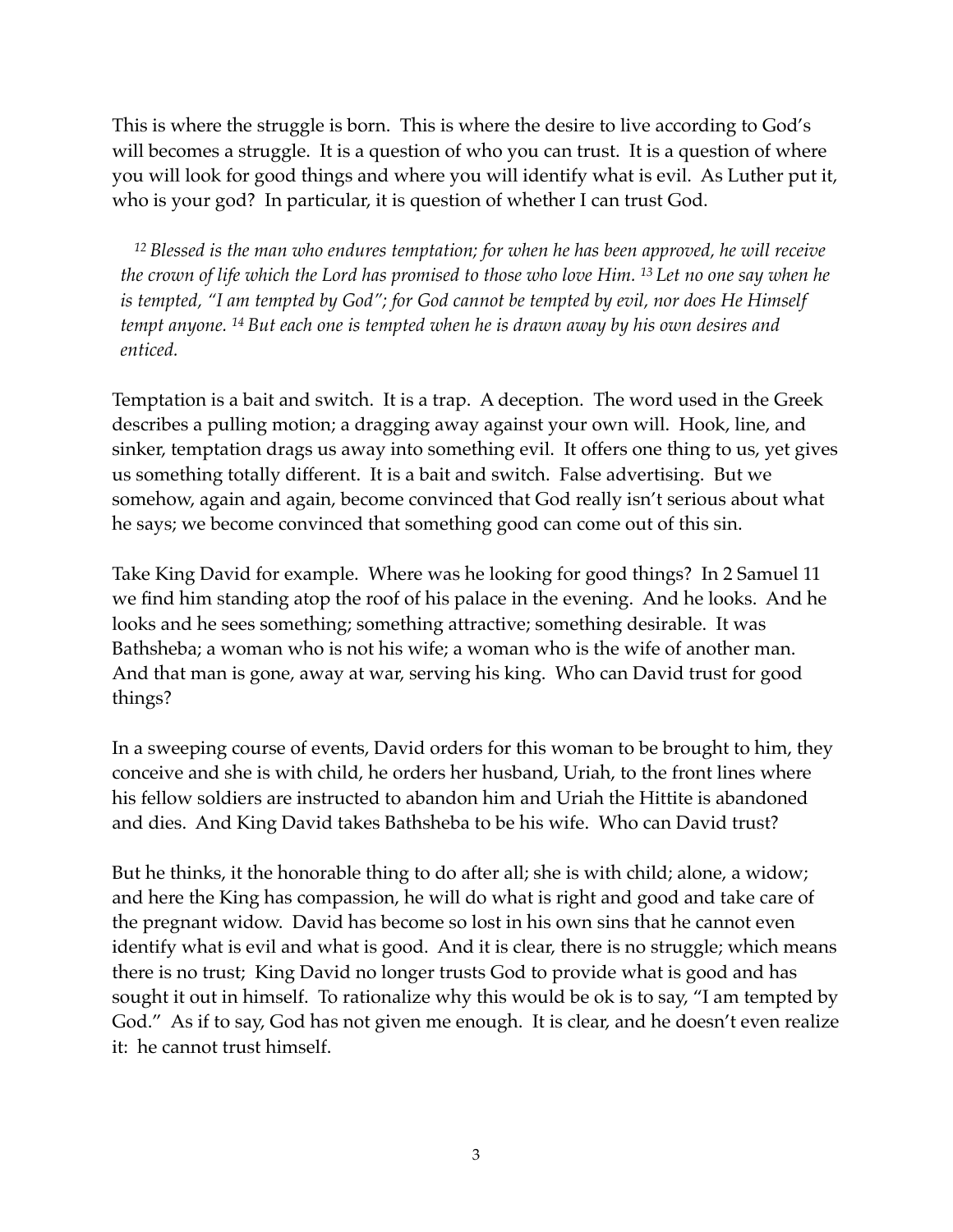*<sup>14</sup> But each one is tempted when he is drawn away by his own desires and enticed. 15 Then, when desire has conceived, it gives birth to sin; and sin, when it is full-grown, brings forth death.*

While listening to another pastor preaching on this same text, I gathered a helpful quote from C.S. Lewis. In a series of Radio broadcast during WWII, the author C.S. Lewis gave an accurate description of the human condition. Lewis said, "When a man getting better, he understands more and more clearly the evil that is still left in him. When a man is getting worse, he understands his own badness less and less. A moderately bad man knows he is not very good; a thoroughly bad man thinks he is alright." And in a later broadcast he said, "No man knows how bad he is, until he has tried very hard to be good."

Trust is fundamental to the struggle. The struggle matters. And that struggle is about a question of whom to trust. Who is god and what is good? Sin is ultimately a result of us trusting in ourselves to find what is good, or mistrusting God for what is good. It is as if we think, you know, God really doesn't have good things to give me; and more and more, like Eve and King David, we lose a sense of what good really is; and where evil really comes from. Who can you trust?

The way Jesus described it was this: "It is not what goes into a man that makes him unclean, it is what comes out. For out of the heart proceed evil thoughts, murders, adulteries, fornications, thefts, false witness, blasphemies." You see, evil is not something out there, for someone else to take responsibility for, it is in here. And that is the struggle: are we willing to admit, that we cannot trust ourselves. For that is where the struggle lies.

And if there is no struggle, then there is only death. It's an identity crisis; we've forgotten who we are and become something different. But we cannot give up; we cannot give in; we cannot think that this is something someone else is doing to us or someone else will fix this or somehow this will bring about good. And that is why the Apostle writes: "do not be deceived." Don't be fooled; don't think that there is any good in this or that it is someone else's fault or somehow God is making this happen. Because if you don't sense the struggle or the evil that is within, then it is likely that you have been deceived. and that deception if not dealt with will grow and grow until it brings forth death. Trust is fundamental to the struggle in temptation.

#### **3. Trust is fundamental to enduring temptation**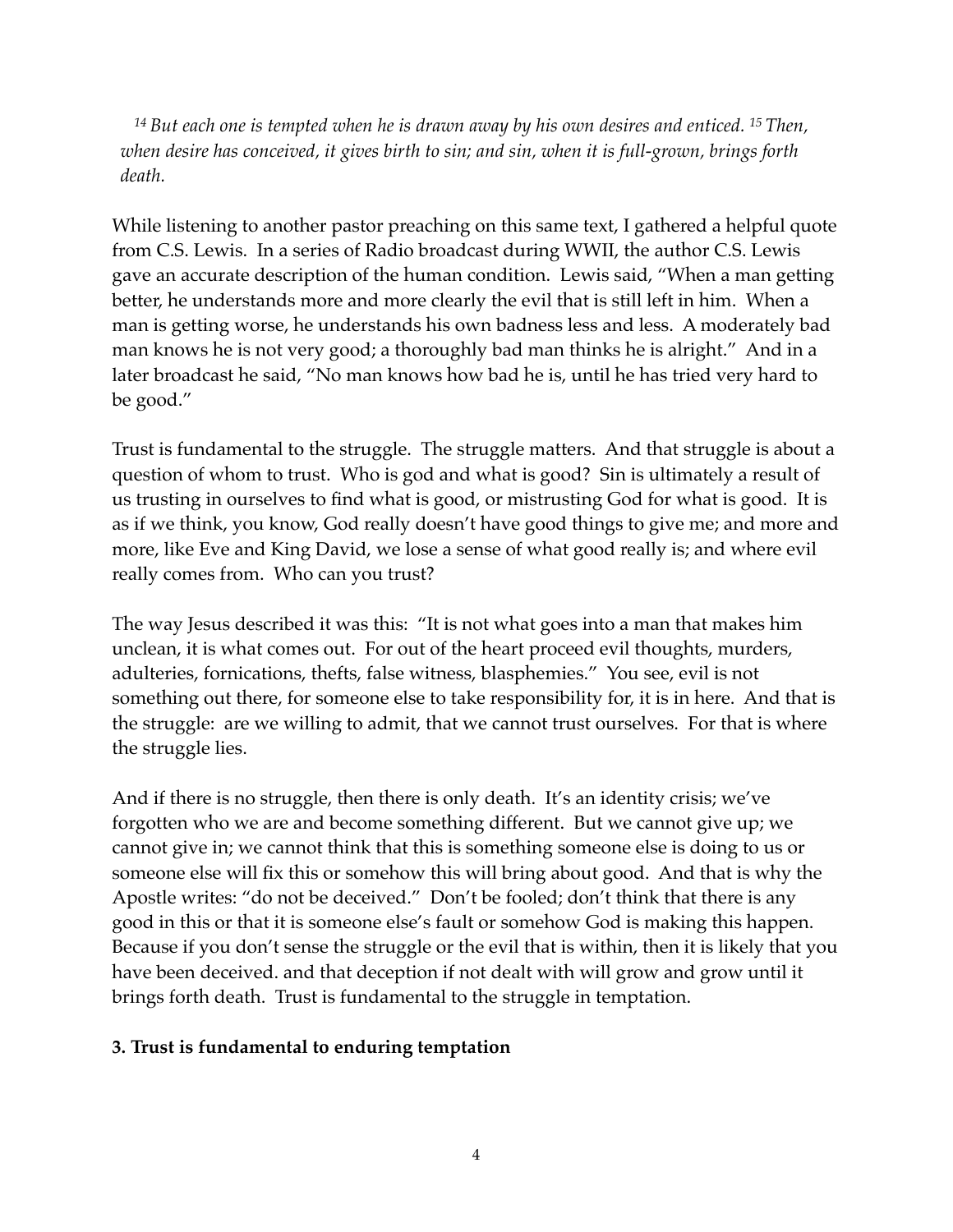It all depends on trust. Who can you trust? When you learn you can't trust yourself; or any earthly security or solution; that there is no way you can endure temptation by what is within; you will realize that good things can only come from above. Trust is fundamental to enduring temptation.

Anthropologist Erik Erikson points out that the very first stage in a child's development is developing the ability to trust. It is this stage where the child learns to look up. He is hungry and he looks up. He is tired of sitting on the floor or he needs his diaper changed and he looks up. He has a gas bubble and needs to burp, so he looks up. And there is mom; there is dad. Tested at times, worn out perhaps, wondering when the child will start becoming more self-sufficient, but ultimately knowing that baby is dependent on you. Depending on you for everything. And it is your goal and desire to give him what he needs; to give him good things.

*<sup>16</sup> Do not be deceived, my beloved brethren. 17 Every good gift and every perfect gift is from above, and comes down from the Father of lights, with whom there is no variation or shadow of turning. 18 Of His own will He brought us forth by the word of truth, that we might be a kind of firstfruits of His creatures.*

God, our heavenly Father is unchanging. He gives only good things. And this ongoing, unchanging reminder is meant to create trust. To solve our identity crisis so that we would learn to know with confidence that despite all our sins and weaknesses, we are His first-fruits; the very first and best of His crop; His creation and His creatures. And this was not a result of us being particularly lovable or good; this was not our will, but His alone. For as we look up, we see: He has sent down us nothing but good and perfect gifts.

As we look up, we see the heavens opened and the Spirit descending and a voice speaking: "This is My Beloved Son, in whom I am well pleased." In a sweeping course of events, Mark records how Jesus was baptized, tempted, and began proclaiming the kingdom's arrival.

From above, God gave a good and perfect gift. From above, God sent His own Son to face the devil; From above, God sent His own Son to preach the gospel of the kingdom; From above, God sent His own Son to fulfill our salvation; From above, God gave up His own Son to suffering, to death, to hell; From above, God raised His Son to life and anointed Him Lord of all creation; From above, God sent His word of truth and called you into His kingdom; From above, God sent the Spirit and created this fellowship we now share in Christ;